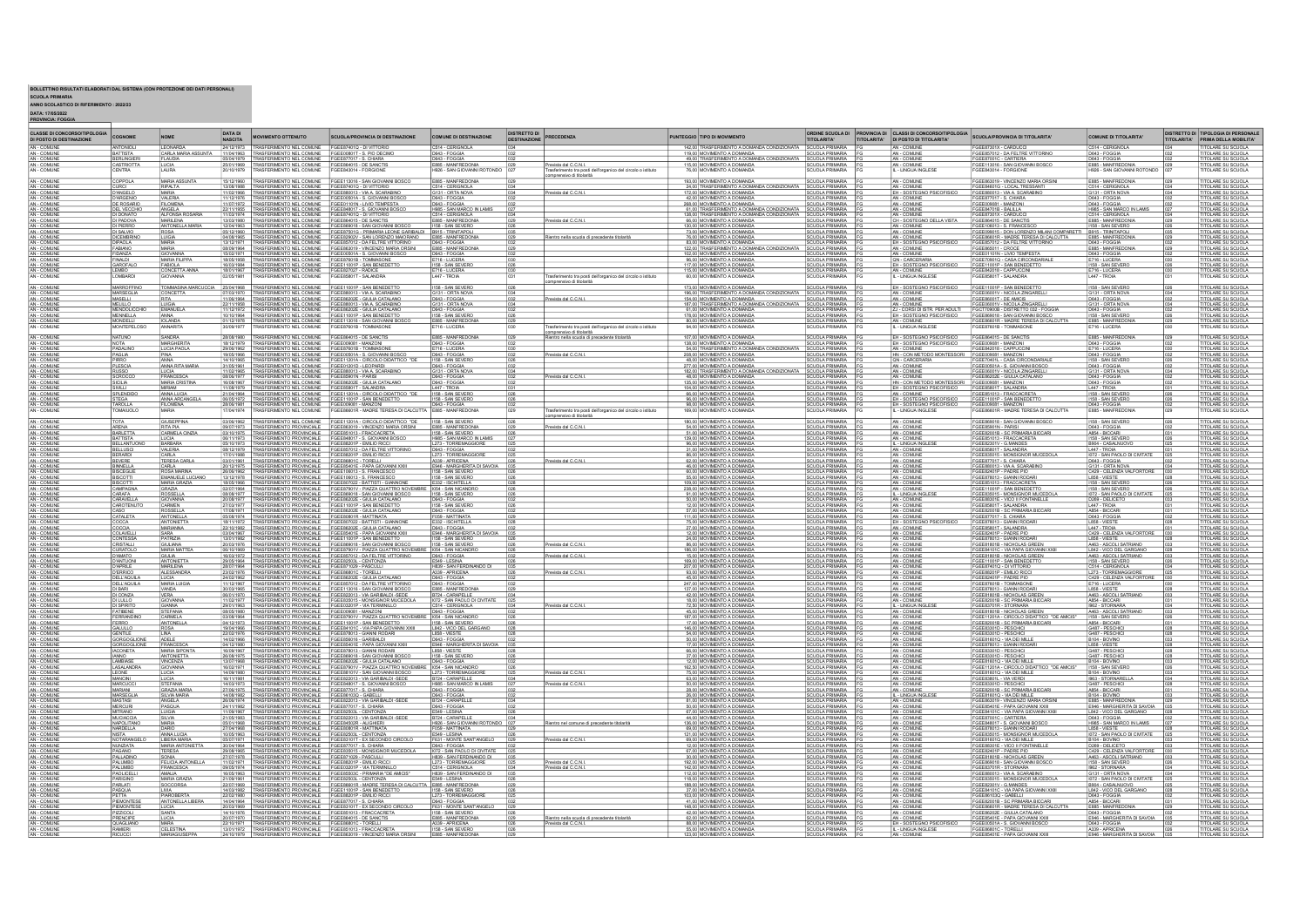| <b>CLASSE DI CONCORSO/TIPOLOGIA<br/>DI POSTO DI DESTINAZIONE</b>                                                                                          | COGNOME                                | <b>NOME</b>                            | DATA DI<br>NASCITA                | <b>OVIMENTO OTTENUTO</b>                                                           | <b>SCUOLA/PROVINCIA DI DESTINAZION</b>                                                                                                                                                                                               | MUNE DI DESTINAZIONE                                                       | <b>DISTRETTO DI</b><br>DESTINAZIONE | <b>PRECEDENZA</b>                                                                                     | UNTEGGIO TIPO DI MOVIMENTO                                                          | ORDINE SCUOLA DI<br>TITOLARITA'                                   | PROVINCIA DI CLASSI DI CONCORSO/TIPOLOGIA<br>TITOLARITA' DI POSTO DI TITOLARITA' | SCUOLA/PROVINCIA DI TITOLARITA                                                                                               | <b>COMUNE DI TITOLARITA</b>                                                         |     | DISTRETTO DI TIPOLOGIA DI PERSONALI<br>TITOLARITA' PRIMA DELLA MOBILITA' |
|-----------------------------------------------------------------------------------------------------------------------------------------------------------|----------------------------------------|----------------------------------------|-----------------------------------|------------------------------------------------------------------------------------|--------------------------------------------------------------------------------------------------------------------------------------------------------------------------------------------------------------------------------------|----------------------------------------------------------------------------|-------------------------------------|-------------------------------------------------------------------------------------------------------|-------------------------------------------------------------------------------------|-------------------------------------------------------------------|----------------------------------------------------------------------------------|------------------------------------------------------------------------------------------------------------------------------|-------------------------------------------------------------------------------------|-----|--------------------------------------------------------------------------|
| AN - COMUNE<br>AN - COMUNE                                                                                                                                | RINALDI<br><b>HTROVATO</b>             | ANTONELLA ILARIA<br>MADDALEN           | 13/04/1980<br>7/04/1973           | RASFERIMENTO PROVINCIALE FGEE83801L - VIA VERDI<br>ASFERIMENTO PROVINCIALE         | <b>EGEER4502R - ALIGHIER</b>                                                                                                                                                                                                         | <b>1963 - STORNARELLA</b><br>626 - SAN GIOVANNI ROTONDO DO                 |                                     | Prevista dal C.C.N.                                                                                   | 130,00 MOVIMENTO A DOMAND.<br>150.00 MOVIMENTO A DOMAND                             | SCUOLA PRIMARIA<br>SCUOLA PRIMARIA                                | EH - SOSTEGNO PSICOF<br>- COM INF                                                | FGEE06001V - NICOLA ZINGAREL<br><b>JEE85801T - SALANDR</b>                                                                   | G131 - ORTA NOVA<br>1447 - TROM                                                     |     | <b>TOLARE SU SCUOLA</b><br>OLARE SU SCUOLA                               |
| AN - COMUNE<br>AN - COMUNE                                                                                                                                | <b>RUSSO</b><br>SCANZANO               | <b>ANTONIETTA</b><br><b>MARIELLA</b>   | ztvot <i>i</i> 1971<br>21/04/1975 | SFERIMENTO PROVINCIALE<br><b>ISFERIMENTO PROVINCIALE</b>                           | FGEE11001P - SAN BENEDETTO<br>FGEE821017 - MARCONI                                                                                                                                                                                   | 1158 - SAN SEVERO<br>B357 - CAGNANO VARANO                                 | $\frac{0.26}{0.28}$                 |                                                                                                       | 184.00 MOVIMENTO A DOMANDA<br>227,00 MOVIMENTO A DOMANDA                            | SCUOLA PRIMARIA<br>SCUOLA PRIMARIA                                | EH - SOSTEGNO PSICOFISICO                                                        | FGEE88201P - EMILIO RICCI<br>FGEE807022 - BATTISTI - GIANNONE                                                                | L273 - TORREMAGGIOR<br>E332 - ISCHITELLA                                            |     | OLARE SU SCUOLA<br>OLARE SU SCUOLA                                       |
| AN - COMUNE<br>AN - COMUNE<br>AN - COMUNE                                                                                                                 | SCANZANO<br>SCHIAVONE                  | SABRINA<br>DANIELA                     | 20/06/1981                        |                                                                                    | %RSFERIMENTO PROVINCIALE FGEE869018 - SAN GIOVANNI BOSCO<br>%RSFERIMENTO PROVINCIALE FGEE835015 - MONSIGNOR MUCEDOL/                                                                                                                 | 1158 - SAN SEVERO 026<br>1072 - SAN PAOLO DI CIVITATE 025                  |                                     |                                                                                                       | 43.00 MOVIMENTO A DOMANDA<br>44,00 MOVIMENTO A DOMANDA                              | SCUOLA PRIMARIA<br>SCUOLA PRIMARIA                                | AN - COMUNE<br>AN - COMUNE                                                       | FGEE83301D - PESCHICI<br>FGEE85801T - SALANDRA                                                                               | G487 - PESCHICI<br>L447 - TROIA                                                     |     | OLARE SU SCUOLA<br>OLARE SU SCUOLA                                       |
|                                                                                                                                                           | SCIRTUICCHIC                           | MARIA GRAZI<br>MADDALENA MARIA         | 28/07/1964<br>22/06/1971          | TRASFERIMENTO PROVINCIALE FGEE821017 - MARCONI                                     |                                                                                                                                                                                                                                      | B357 - CAGNANO VARANO<br>E885 - MANFREDONA<br>I072 - SAN PAOLO DI CIVITATE |                                     | Prevista dal C.C.N.                                                                                   | 196,00 MOVIMENTO A DOMANDA<br>74.00 MOVIMENTO A DOMANDA                             | SCUOLA PRIMARIA                                                   | AN - COMUN<br>AN - COMUNE                                                        | FGEE807022 - BATTISTI - GIANNONE<br>FGEE84502R - ALIGHIERI                                                                   | E332 - ISCHITELLA                                                                   |     | OLARE SU SCUOLA<br>TOLARE SU SCUOLA                                      |
|                                                                                                                                                           | SCISTRI<br>SILVESTRI                   | ESTERINA ANNA<br>VENERANDA LUCIA       | 25/07/1969                        |                                                                                    | TRASFERIMENTO PROVINCIALE FGEE113016 - SAN GIOVANNI BOSCO<br>TRASFERIMENTO PROVINCIALE FGEE835015 - MONSIGNOR MUCEDOLA                                                                                                               |                                                                            | $\frac{029}{025}$                   | Prevista dal C.C.N.                                                                                   | 42,00 MOVIMENTO A DOMANDA                                                           | SCUOLA PRIMARIA FO                                                | EH - SOSTEGNO PSICOFISICO                                                        | FGEE88201P - EMILIO RICCI                                                                                                    | H926 - SAN GIOVANNI ROTONDO 027<br>L273 - TORREMAGGIORE 025<br><b>TORREMAGGIORE</b> |     | OLARE SU SCUOLA                                                          |
| AN - COMUNE<br>AN - COMUNE<br>AN - COMUNE<br>AN - COMUNE<br>AN - COMUNE<br>AN - COMUNE                                                                    | SOCCIO<br>TARONNA<br>ENACE             | <b>MICHELE</b>                         | 04/12/1976<br>30/11/1974          |                                                                                    | TRASFERIMENTO PROVINCIALE FGEE848017 - S. GIOVANNI BOSCO.<br>TRASFERIMENTO PROVINCIALE FGEE80801R - MATTINATA<br>FGEE848017 - S. GIOVANNI BOSCO                                                                                      | H985 - SAN MARCO IN LAMIS<br>F059 - MATTINATA                              |                                     | Prevista dal C.C.N.                                                                                   | 70.00 MOVIMENTO A DOMANDA<br>96,00 MOVIMENTO A DOMANDA                              | SCUOLA PRIMARIA                                                   | AN - COMUNE<br>AN - COMUNE                                                       | FGEE88101V - SAN GIOVANNI BOSCO<br>FGEE878013 - GIANNI RODARI<br>SEE83301D - PESCHIC                                         | L273 - TORRE                                                                        |     | OLARE SU SCUOLA<br>OLARE SU SCUOLA                                       |
|                                                                                                                                                           | <b>RLIZZ</b>                           | LUIGI<br>MARIA ASSUNT:<br>ANTONELLA    | 4/06/1975                         | TRASFERIMENTO PROVINCIALE<br>TRASFERIMENTO PROVINCIALE                             | FGEE82001B - SC PRIMARIA BICCAR                                                                                                                                                                                                      | H985 - SAN MARCO IN LAMIS<br>A854 - BICCARI                                |                                     |                                                                                                       | 45,00 MOVIMENTO A DOMANDA<br>39,00 MOVIMENTO A DOMANDA                              | SCUOLA PRIMARIA                                                   | AN - COMUNE<br>EH - COMUNE<br>EH - SOSTEGNO PSICOFISIC                           | FGEE82301V - G.MANDE                                                                                                         | G487 - PESCHICI<br>B904 - CASALNUOVO<br>MONTEROTARO                                 |     | TOLARE SU SCUOLA                                                         |
| AN - COMUNE<br>AN - COMUNE<br>AN - COMUNE                                                                                                                 | <b>RAGNO</b><br><b>12ZANI</b><br>ROTTA | <u>SABRINA</u><br>DANIELA MICAELA      |                                   |                                                                                    | EASFERIMENTO PROVINCIALE FOEED99015 DON LORENZO MILANI 19915 TRINITAPOLI<br>FAUSFERIMENTO PROVINCIALE FOEED9901R -MADRE TERESA DI CALCUITTA ES95 - MANFREDONIA<br>FRASFERIMENTO PROVINCIALE FOEED2902V - SAN LORENZO MAIORANO - E895 |                                                                            |                                     | Prevista dal C.C.N.                                                                                   | 68.00 MOVIMENTO A DOMANDA<br>61,00 MOVIMENTO A DOMANDA                              | SCUOLA PRIMARIA                                                   | EH - SOSTEGNO PSICOFISIO<br>AN - COMUNE                                          | FGEE85401E - PAPA GIOVANNI XXII                                                                                              | E946 - MARGHERITA DI SAVOIA<br>D643 - FOGGIA                                        |     | OLARE SU SCUOLA<br>OLARE SU SCUOLA                                       |
|                                                                                                                                                           |                                        | ANNA RITA<br>ROBERTA                   | 05/05/1976                        |                                                                                    |                                                                                                                                                                                                                                      |                                                                            |                                     | Prevista dal C.C.N.                                                                                   | 150,00 MOVIMENTO A DOMAND.                                                          |                                                                   | AN - COMUN                                                                       | FGEE856016 - GARIBALDI<br>FGEE878013 - GIANNI RODARI                                                                         | L858 - VIESTE                                                                       | 028 | OLARE SU SCUOLA                                                          |
| <b>AN - COMUNE</b><br><b>AN - COMUNE</b><br><b>AN - COMUNE</b><br><b>AN - COMUNE</b><br><b>AN - COMUNE</b>                                                | TURZO<br>VESPA                         | MARGHERITA NUNZIA<br><b>ANTONIETTA</b> | 04/06/1965<br>15/11/1966          | TRASFERIMENTO PROVINCIALE                                                          | TRASFERIMENTO PROVINCIALE FGEE87901V - PIAZZA QUATTRO NOVEMBRE   1054 - SAN NICANDRO<br>TRASFERIMENTO PROVINCIALE   FGEE87601B - TOMMASONE   E716 - LUCERA<br>FGEE86601R - MADRE TERESA DI CALCUTTA E885 - MANFREDONIA               |                                                                            |                                     | Prevista dal C.C.N.                                                                                   | 60.00 MOVIMENTO A DOMANDA<br>89,00 MOVIMENTO A DOMANDA<br>97.00 MOVIMENTO A DOMAND. | SCUOLA PRIMARIA F<br><b>SCUOLA PRIMARIA</b>                       | AN - COMUNE<br>AN - COMUNE<br>AN - COMUN                                         | FGEE807022 - BATTISTI - GIANNONE<br>FGEE86202E - GIULIA CATALANO<br>FGEE80801R - MATTINATA                                   | E332 - ISCHITELLA<br>D643 - FOGGIA                                                  |     | ITOLARE SU SCUOLA<br>ITOLARE SU SCUOLA<br><b>ITOLARE SU SCUOLA</b>       |
|                                                                                                                                                           | VIVABENE<br>ZAMMARETT                  | PATRIZIA<br>DEBORA INCOR               | 22/01/1962                        | TRASFERIMENTO PROVINCIALE<br>TRASFERIMENTO PROVINCIALE                             | FGEE83301D - PESCHICI<br>FGEE11001P - SAN BENEDETTO                                                                                                                                                                                  | G487 - PESCHICI                                                            |                                     |                                                                                                       | 96.00 MOVIMENTO A DOMAND.<br>54,00 MOVIMENTO A DOMAND.                              | SCUOLA PRIMARIA                                                   | AN - COMUN<br>AN - COMUN                                                         | FGEE81601Q - VIA DEI MILLE<br>FGEE81601Q - VIA DEI MILLE                                                                     | F059 - MATTINATA<br>B104 - BOVINO<br>B104 - BOVINO                                  |     | TOLARE SU SCUOLA                                                         |
|                                                                                                                                                           | ACCARDI<br>ALTIERI                     | ALICE PAOLA<br><b>GIOVINA</b>          |                                   | 20/11/1982 TRASFERIMENTO                                                           | FGEE85801T - SALANDRA<br>FGEE82301V - G.MANDES                                                                                                                                                                                       | L447 - TROIA<br>B904 - CASALNUOVO                                          |                                     |                                                                                                       | 70.00 MOVIMENTO A DOMANDA<br>58,00 MOVIMENTO A DOMANDA                              | SCUOLA PRIMARIA SI<br>SCUOLA PRIMARIA PS                          | AN - COMUNE<br>AN - COMUNE                                                       | SIEE82501G - GIOVANNI PASCOLI<br>PSEE81201Q - GABICCE MARE - CAP.GO                                                          | 1726 - SIENA<br>D836 - GABICCE MAR                                                  |     | <u>TOLARE SU SCUOLA.</u><br>TOLARE SU SCUOLA                             |
| <b>AN - COMUNE</b><br>AN - COMUNE<br>AN - COMUNE<br>AN - COMUNE<br>AN - COMUNE<br>AN - COMUNE<br>AN - COMUNE<br>AN - COMUNE<br>AN - COMUNE<br>AN - COMUNE | ANGELUCO                               | VALERIO GIUSEPP                        | 24/02/1964<br>03/10/1971          | <b>TRASFERIMENT</b>                                                                | FGEE82301V - G.MANDES                                                                                                                                                                                                                | B904 - CASALNUOVO                                                          |                                     |                                                                                                       | 48.00 MOVIMENTO A DOMAND.                                                           | SCUOLA PRIMARIA PN<br>SCUOLA PRIMARIA UD<br>SCUOLA PRIMARIA RE    | AN - COMUN                                                                       | PNEE821017 - CASARSA-CAP.*L.DA VINC                                                                                          | B940 - CASARSA DELLA DELIZIA<br>L483 - UDINE<br>1496 - SCANDIANO                    |     | TOLARE SU SCUOLA                                                         |
|                                                                                                                                                           | BONFITTO                               | GIUSEPPINA<br>LUCIA                    | 01/10/1970                        | TRASFERIMENT                                                                       | FGEE85801T - SALANDRA<br>FGEE85801T - SALANDRA                                                                                                                                                                                       | L447 - TROIA                                                               |                                     |                                                                                                       | 36.00 MOVIMENTO A DOMANDA<br>38,00 MOVIMENTO A DOMANDA                              |                                                                   | AN - COMUN<br>AN - COMUN                                                         | UDEE84203A - "LUIGI GARZONI" - VIA RONCHI                                                                                    | 1625 - SEREGNO                                                                      |     | TOLARE SU SCUOLA                                                         |
|                                                                                                                                                           | CASTRIOTTA<br><b>CIUFFREDA</b>         | GIUSEPPIN<br>VINCENZ/                  |                                   | 18/07/1975 TRASFERIMENTO<br><b>TRASFFRIMENT</b>                                    | FGEE878013 - GIANNI RODARI<br>FGEE83301D - PESCHICI<br>FGEE878013 - GIANNI RODAF                                                                                                                                                     | L858 - VIESTE<br>G487 - PESCHICI                                           |                                     |                                                                                                       | 90.00 MOVIMENTO A DOMANDA<br>24,00 MOVIMENTO A DOMANDA<br>74.00 MOVIMENTO A DOMAND. | SCUOLA PRIMARIA MB<br>SCUOLA PRIMARIA B                           | AN - COMUNE<br>AN - COMUNE<br>AN - COMUNE                                        | MBEE84801B - GIANNI RODARI - SEREGNO<br>PDEE883014 - RODARI - PD<br>BSEE82701B - OSPITALETTO CAP.'A.M.CANOSSI                | G224 - PADOVA                                                                       |     | ITOLARE SU SCUOLA.<br>ITOLARE SU SCUOLA<br><b>TOLARE SU SCUOLA</b>       |
| AN - COMUNE<br>AN - COMUNE                                                                                                                                | D'ANDREA<br>DE BENEDICTI               | ANTONELLA<br>FRANCESCA                 | 06/10/1980<br>24/05/1975          | TRASFERIMENTS                                                                      | FGEE83301D - PESCHICI<br>FGEE83801L - VIA VERDI                                                                                                                                                                                      | L858 - VIESTE<br>G487 - PESCHICI<br>1963 - STORNARELL                      |                                     |                                                                                                       | 41.00 MOVIMENTO A DOMANDA                                                           | SCUOLA PRIMARIA AL<br>SCUOLA PRIMARIA AL<br>SCUOLA PRIMARIA VR    | AN - COMUNE<br>AN - COMUNE                                                       | ALEE83704A - "S. DEFENDENTE" - ACQUI TERME<br>VREE895025 - MOZZECANE                                                         | G170 - OSPITALETTO<br>A052 - ACQUI TERME<br>F789 - MOZZECANE                        |     | TOLARE SU SCUOLA<br>TOLARE SU SCUOLA                                     |
| AN - COMUNE<br>AN - COMUNE<br>AN - COMUNE                                                                                                                 | DE SANTIS                              | ANGELA<br>RINA MICHELINA               |                                   | 23/09/1968 TRASFERIMENTO                                                           | FGEE85801T - SALANDRA<br>FGEE85801T - SALANDRA                                                                                                                                                                                       | L447 - TROIA<br>L447 - TROIA                                               |                                     |                                                                                                       | 62.00 MOVIMENTO A DOMANDA<br>36,00 MOVIMENTO A DOMANDA                              | SCUOLA PRIMARIA PS                                                | AN - COMUNE<br>AN - COMUNE                                                       | PSEE83901Q - TAVULLIA - COLBORDOLO/BOTTEGA M331 - VALLEFOGLIA<br>PEEE82002L - CEPAGATTI CU-LC. CEPAGATTI C474 - CEPAGATTI    |                                                                                     |     | ITOLARE SU SCUOLA.<br>ITOLARE SU SCUOLA                                  |
|                                                                                                                                                           | <b>LAMPARELL</b>                       | ADRIANA                                | 23/06/1981                        | <b>TRASFERIMENT</b>                                                                | FGEE82001B - SC PRIMARIA BIC<br>FGEE85801T - SALANDRA<br>FGEE83301D - PESCHICI                                                                                                                                                       | ABS4 - BICCARI<br>L447 - TROIA<br>G487 - PESCHICI                          |                                     |                                                                                                       | 38.00 MOVIMENTO A DOMANDA<br>47.00 MOVIMENTO A DOMANDA                              | SCUOLA PRIMARIA BONDO<br>SCUOLA PRIMARIA VI<br>SCUOLA PRIMARIA MO | AN - COMUNE<br>AN - COMUNE<br>AN - COMUNE                                        | BEEB46018 - FARA D'ADDA - CANONICA D'ADDA<br>VIEE871017 - IC VICENZA 1 V. DA FELTRE<br>MOEE81301R - "J.HILARION LENZI" ZOCCA | B618 - CANONICA D'ADDI<br>L840 - VICENZA<br>M183 - ZOCCA                            |     | TOLARE SU SCUOLA                                                         |
| AN - COMUNE<br>AN - COMUNE                                                                                                                                | LAVOZZA                                | ANNA LUCIA                             | 04/01/1965<br>28/09/1983          | TRASFERIMENTO                                                                      |                                                                                                                                                                                                                                      |                                                                            |                                     |                                                                                                       | 37,00 MOVIMENTO A DOMAND.                                                           |                                                                   |                                                                                  |                                                                                                                              |                                                                                     |     |                                                                          |
| AN - COMUNE<br>AN - COMUNE<br>- COMUN                                                                                                                     | PIZZELLA                               | MARIA<br>ROSALBA                       | 20/04/1970<br>1/12/1982           | <b>TRASFERIMENTO</b><br>TRASFERIMENTO<br>SFERIMENT                                 | FGEE85801T - SALANDRA<br>FGEE83301D - PESCHICI<br>SEE819017 - PADRE PIC                                                                                                                                                              | L447 - TROIA<br>G487 - PESCHICI<br>A015 - ACCADIA                          |                                     |                                                                                                       | 47.00 MOVIMENTO A DOMANDA<br>52,00 MOVIMENTO A DOMANDA<br>73.00 MOVIMENTO A DOMAND. | SCUOLA PRIMARIA MB<br>SCUOLA PRIMARIA RN                          | AN - COMUNE<br>AN - COMUNE<br>AN - COMUN                                         | MBEE84601Q - ANTONIO STOPPANI - SEREGNO<br>RNEE81601D - BOSCHETTI ALBERTI - IC XX SETT<br>MOEE837019 - S.PROSPERO CENTRO     | 1625 - SEREGNO<br>- SAN PROSPER                                                     |     | TOLARE SU SCUOLA<br>TOLARE SU SCUOLA<br>OLARE SU SCUOLA                  |
| AN - COMUNE<br>AN - COMUNE                                                                                                                                | RUSCITTO<br>VESCERA                    | ANTONELLA TERESA<br>LIBERA MARIA       | 15/10/1978<br>7/10/1969           | TRASFERIMENTO<br><b>RASFERIMENT</b>                                                | GEE84101C - VIA PAPA GIOVANNI XXIII<br>GEE878013 - GIANNI RODARI                                                                                                                                                                     | L842 - VICO DEL GARGAN<br>L858 - VIESTE                                    |                                     |                                                                                                       | 66.00 MOVIMENTO A DOMANDA<br>0,00 MOVIMENTO A DOMANDA                               | SCUOLA PRIMARIA MO<br>SCUOLA PRIMARIA RE<br>SCUOLA PRIMARIA VE    | AN - COMUNE<br>AN - COMUNE                                                       | REEE835013 - MONTECCHIO CAP.<br>VEEE84501B - F. FILZI                                                                        | F463 - MONTECCHIO EMILIA<br>L736 - VENEZIA                                          | 009 | TOLARE SU SCUOLA<br>TOLARE SU SCUOLA                                     |
| AN - COMUNE<br>AN - COMUNE<br>AN - COMUNE<br>AN - COMUNE                                                                                                  | ZANNONI<br>ZICOLELLA                   | CARLA<br>BARBARA                       | 02/09/1983<br>06/08/1973          | TRASFERIMENTO                                                                      | FGEE83301D - PESCHICI<br>GEE82301V - G.MANDES                                                                                                                                                                                        | G487 - PESCHICI<br>B904 - CASALNUOVC                                       |                                     |                                                                                                       | 50.00 MOVIMENTO A DOMANDA<br>93.00 MOVIMENTO A DOMAND.                              | SCUOLA PRIMARIA P<br>SCUOLA PRIMARIA M                            | AN - COMUNE<br>AN - COMUNE                                                       | PVEE80404N - MEDE<br>MNEE835011 - GONZAGA SCUOLA PRIMARIA                                                                    | F080 - MEDE<br>E089 - GONZAGA                                                       |     | <u>TOLARE SU SCUOLA.</u><br>TOLARE SU SCUOLA                             |
|                                                                                                                                                           | CASIERE                                | SIUSEPPINA                             | 18/01/1978                        | PASSAGGIO DI RUO                                                                   | GEE857012 - DA FELTRE VITTORIN<br>EGEE099015 - DON LORENZO MILANI                                                                                                                                                                    | D643 - FOGGIA                                                              |                                     |                                                                                                       | 157.00 MOVIMENTO A DOMAND.                                                          | SCUOLA                                                            | AN - COMUN<br>AN - COMUNE                                                        | FGAA88000R - LC. "S. PERTINT"<br>FGAA88000R - LC. "DE AMICIS"<br>FGAA83700E - LC. "GIOVANNI PAOLO                            | G131 - ORTA NOVA<br>H839 - SAN FERDINANDO DI<br>1962 - STORNARA                     |     | <b>DLARE SU SCUOLA</b>                                                   |
| AN - COMUNE<br>AN - COMUNE                                                                                                                                | SCHIAVONE<br><b>TENORE</b>             | <b>ANGELA</b><br><b>CLAUDIA</b>        | 11/08/1967                        | PASSAGGIO DI RUOLO<br>7/07/1973   PASSAGGIO DI RUOLO                               | FGEE83801L - VIA VERDI                                                                                                                                                                                                               | 1963 - STORNARELLA                                                         |                                     |                                                                                                       | 139.00 MOVIMENTO A DOMANDA<br>121,00 MOVIMENTO A DOMANDA                            | <b>SCUOLA</b><br>SCUOLA<br>SCUOLA                                 | AN - COMUNE<br>AN - COMUNE                                                       |                                                                                                                              |                                                                                     |     | TOLARE SU SCUOLA<br>OLARE SU SCUOLA                                      |
| <b>AN - COMUNE<br/>CH - SOSTEGNO DELLA VISTA<br/>CH - SOSTEGNO DELLA VISTA</b>                                                                            | <b>JI FNT</b>                          | ANNA<br>MARIA VINCENZA                 |                                   | 15/06/1976 PASSAGGIO DI RUOLO<br>RASFERIMENTO PROVINCIAL<br>SFERIMENTO PROVINCIALE | FGEE83801L - VIA VERDI<br>FGEE84101C - VIA PAPA GIOVANNI XXII                                                                                                                                                                        | 1963 - STORNARELLA<br>L842 - VICO DEL GARGANI                              |                                     |                                                                                                       | 54.00 MOVIMENTO A DOMANDA<br>42,00 MOVIMENTO A DOMANDA<br>24.00 MOVIMENTO           | <b>SCUOLA PRIMARIA</b>                                            | - SOSTEGNO PSICOFISIO<br>1 - SOSTEGNO PSICOFISICO                                | FGAA83800A - I.C. "ALDO MORO"<br>FGEE83301D - PESCHICI<br>FGEE877017 - S. CHIARA                                             | 1963 - STORNARELLA<br>G487 - PESCHICI                                               |     | TOLARE SU SCUOLA<br>TOLARE SU SCUOLA                                     |
| DH - SOSTEGNO DELL'UDITO                                                                                                                                  | <b>BUCCOLIERI</b><br>kccantonam        | EDERICA                                | 12/03/1978                        | 15/06/1988 TRASFERIMENTO<br>TRASFERIMENTO NEL COMUNE                               | FGEE11001P - SAN BENEDETTO<br>F <u>GEE02901V - MARCONI</u><br>FGEE85401E - PAPA GIOVANNI XXII                                                                                                                                        | 1158 - SAN SEVERO<br>C514 - CERIGNOLA<br>E946 - MARGHERITA DI SAVOIA       |                                     | ento sulla scuola per Art.59 c.4-8 DL 73/202                                                          | 104.00 MOVIMENTO A DOMANDA<br>0,00 TRASFERIMENTO D'UFFICIO                          | SCUOLA PRIMARIA<br>SCUOLA PRIMARIA BR<br>SCUOLA PRIMARIA FG       | EH - SOSTEGNO PSICOFISICO<br>EH - SOSTEGNO PSICOFISICO                           | BREE812016 - DON LORENZO MILANI<br>FGEE85401E - PAPA GIOVANNI XXIII                                                          | D643 - FOGGIA<br>B180 - BRINDISI<br>E946 - MARGHERITA DI SAVOIA                     |     | LARE SU SCUOLA<br>TITOLARE SU SCUOLA<br>ento per Art.59                  |
|                                                                                                                                                           | Art.59 c.4-8 DL                        |                                        |                                   |                                                                                    |                                                                                                                                                                                                                                      |                                                                            |                                     | ulla tipologia di posto di servizi                                                                    |                                                                                     |                                                                   |                                                                                  |                                                                                                                              |                                                                                     |     | 8 DL 73/2021                                                             |
| EH - SOSTEGNO PSICOFISICO                                                                                                                                 | Art.59 c.4-8 DL                        |                                        |                                   | ASFERIMENTO NEL COMUNI                                                             | GEE02901V - MARCON                                                                                                                                                                                                                   | 514 - CERIGNOLI                                                            |                                     | ola per Art.59 c.4-8 DL 73/20                                                                         | 0.00 TRASFERIMENTO D'UFFICIO                                                        | CLIOLA PR                                                         | EH - SOSTEGNO PSICOFISIO                                                         | GEE02901V - MARCON                                                                                                           | C514 - CERIGNOLA                                                                    |     |                                                                          |
| EH - SOSTEGNO PSICOEISICO                                                                                                                                 | 73/2021                                |                                        |                                   | RASEERIMENTO NEL COMUNE                                                            | EGEE85401E - PAPA GIOVANNI XXII                                                                                                                                                                                                      | FR46 - MARGHERITA DI SAVOIA                                                |                                     | sulla tipologia di posto di servizio<br>sulla scuola per Art 59 c 4-8 DL 73/202                       | 0.00 TRASFERIMENTO D'UEFICIO                                                        | SCUOLA PRIMARIA                                                   | FH. SOSTEGNO PSICOEISICO                                                         | GEE85401E - PAPA GIOVANNI XXIII                                                                                              | FR46 - MARGHERITA DI SAVOIA                                                         |     | 8 DL 73/2021                                                             |
|                                                                                                                                                           | Art 59 c 4-8 DI                        |                                        |                                   |                                                                                    |                                                                                                                                                                                                                                      |                                                                            |                                     | ulla tipologia di posto di servizio                                                                   |                                                                                     |                                                                   |                                                                                  |                                                                                                                              |                                                                                     |     | 8 DL 73/2021                                                             |
| EH - SOSTEGNO PSICOFISICO                                                                                                                                 | Art.59 c.4-8 DL                        |                                        |                                   | RASFERIMENTO NEL COMUNE                                                            | FGEE02901V - MARCON                                                                                                                                                                                                                  | C514 - CERIGNOLA                                                           |                                     | intonamento sulla scuola per Art.59 c.4-8 DL 73/202                                                   | 0.00 TRASFERIMENTO D'UFFICIO                                                        | <b>SCUOLA PRIMARIA</b>                                            | EH - SOSTEGNO PSICOFISICO                                                        | GEE02901V - MARCONI                                                                                                          | C514 - CERIGNOLA                                                                    |     |                                                                          |
| EH - SOSTEGNO PSICOFISICO                                                                                                                                 | 3/2021                                 |                                        |                                   | RASEERIMENTO NEL COMUNE                                                            | EGEE82301V - G MANDES                                                                                                                                                                                                                | RANA - CASAI NI IOVO                                                       |                                     | ulla tipologia di posto di servizio<br>→→→ «···ll» scuola per Art.59 c.4-8 DL 73/202                  | 0.00 TRASFERIMENTO D'UEFICIO                                                        | CLIOLA PRIMARIA                                                   | H - SOSTEGNO PSICOEISICO                                                         | GEE82301V - G MANDES                                                                                                         | <b>GASALNI IOVO</b>                                                                 |     | 8 DL 73/202                                                              |
|                                                                                                                                                           | rt.59 c.4-8 DL<br>73/2021              |                                        |                                   |                                                                                    |                                                                                                                                                                                                                                      | MONTEROTARO                                                                |                                     | ulla tipologia di posto di servizio                                                                   |                                                                                     |                                                                   |                                                                                  |                                                                                                                              | MONTEROTARO                                                                         |     | 8 DL 73/2021                                                             |
| EH - SOSTEGNO PSICOFISICO                                                                                                                                 | amento or<br>Art.59 c.4-8 DL           |                                        |                                   | ASEERIMENTO NEL COMUNE                                                             | GEE86202E - GIULIA CATALANO                                                                                                                                                                                                          |                                                                            |                                     | ento sulla scuola per Art 59 c 4-8 DL 73/202                                                          | 0,00 TRASFERIMENTO D'UFFICIO                                                        | CLIOLA PRIMARIA                                                   | H - SOSTEGNO PSICOFISICO                                                         | GEE86202E - GIULIA CATALANO                                                                                                  |                                                                                     |     |                                                                          |
| EH - SOSTEGNO PSICOFISICO                                                                                                                                 |                                        |                                        |                                   | ASFERIMENTO NEL COMUNE                                                             | GEE86202E - GIULIA CATALANO                                                                                                                                                                                                          | D643 - FOGGV                                                               |                                     | ulla tipologia di posto di servizi<br>nento sulla scuola per Art.59 c.4-8 DL 73/202                   | 0,00 TRASFERIMENTO D'UFFICIO                                                        | <b>SCUOLA PRI</b>                                                 | <b>H - SOSTEGNO PSICOFISICO</b>                                                  | GEE86202E - GIULIA CATALANO                                                                                                  | D643 - FOGGI                                                                        |     | B DL 73/202                                                              |
|                                                                                                                                                           | Art.59 c.4-8 DL<br>12021               |                                        |                                   |                                                                                    |                                                                                                                                                                                                                                      |                                                                            |                                     | ulla tipologia di posto di servizio                                                                   |                                                                                     |                                                                   |                                                                                  |                                                                                                                              |                                                                                     |     | 8 DL 73/2021                                                             |
| EH - SOSTEGNO PSICOFISICO                                                                                                                                 | Art.59 c.4-8 DL                        |                                        |                                   | RASFERIMENTO NEL COMUNE                                                            | FGEE87001C - CARTIERA                                                                                                                                                                                                                | D643 - FOGGIA                                                              |                                     | la per Art.59 c.4-8 DL 73/202                                                                         | 0.00 TRASFERIMENTO D'UFFICIO                                                        | CLIOLA PRIMARIA                                                   | EH - SOSTEGNO PSICOFISICO                                                        | GEE87001C - CARTIER/                                                                                                         | D643 - FOGGIA                                                                       |     |                                                                          |
| EH - SOSTEGNO PSICOFISICO                                                                                                                                 | 73/2021                                |                                        |                                   | RASFERIMENTO NEL COMUNE                                                            | GEE84601G - LOCAL TRESSANT                                                                                                                                                                                                           | C514 - CERIGNOLA                                                           |                                     | sulla tipologia di posto di servizio<br>to sulla scuola per Art.59 c.4-8 DL 73/202                    | 0.00 TRASFERIMENTO D'UFFICIO                                                        | CLIOLA PRIMARIA                                                   | H - SOSTEGNO PSICOFISICO                                                         | GEE84601G - LOCAL TRESSANT                                                                                                   | C514 - CERIGNOLA                                                                    |     | 8 DL 73/2021                                                             |
| EH - SOSTEGNO PSICOFISICO                                                                                                                                 | Art.59 c.4-8 DL                        |                                        |                                   | RASEERIMENTO NEL COMUNE                                                            | GEER77017 - S. CHIARA                                                                                                                                                                                                                | DR43 - FOGGM                                                               |                                     | ulla tipologia di posto di servizio<br>ccantonamento sulla scuola per Art.59 c.4-8 DL 73/202          | 0.00 TRASFERIMENTO D'UEFICIO                                                        | <b>SCUOLA PRIMARI</b>                                             | EH - SOSTEGNO PSICOFISICO                                                        | GEE877017 - S. CHIARA                                                                                                        | DR43 - FOGGU                                                                        |     | 8 DL 73/2021                                                             |
|                                                                                                                                                           | Art.59 c.4-8 DL                        |                                        |                                   |                                                                                    |                                                                                                                                                                                                                                      |                                                                            |                                     |                                                                                                       |                                                                                     |                                                                   |                                                                                  |                                                                                                                              |                                                                                     |     | 8 DL 73/202                                                              |
| EH - SOSTEGNO PSICOFISICO                                                                                                                                 | 73/2021<br>Art.59 c.4-8 DL             |                                        |                                   | RASFERIMENTO NEL COMUNE                                                            | FGEE877017 - S. CHIARA                                                                                                                                                                                                               | D643 - FOGGIA                                                              |                                     | <u>ulla tipologia di posto di servizio</u><br>→→→ → «Illa scuola per Art.59 c.4-8 DL 73/2021          | 0.00 TRASFERIMENTO D'UFFICIO                                                        | <b>SCUOLA PRIMARIA</b>                                            | EH - SOSTEGNO PSICOFISICO                                                        | FGEE877017 - S. CHIARA                                                                                                       | D643 - FOGGIA                                                                       |     |                                                                          |
| EH - SOSTEGNO PSICOFISICO                                                                                                                                 | 3/2021                                 |                                        |                                   | ASFERIMENTO NEL COMUNE                                                             | GEE857012 - DA FELTRE VITTORING                                                                                                                                                                                                      | 0643 - FOGGM                                                               |                                     | ulla tipologia di posto di servizio<br>ento sulla scuola per Art.59 c.4-8 DL 73/202                   | 0.00 TRASFERIMENTO D'UFFICIO                                                        | CUOLA PRIMA                                                       | - SOSTEGNO PSICOFISICO                                                           | GEE857012 - DA FELTRE VITTORIN                                                                                               | 0643 - FOGGU                                                                        |     | 8 DL 73/2021                                                             |
|                                                                                                                                                           | Art.59 c.4-8 DL                        |                                        |                                   |                                                                                    |                                                                                                                                                                                                                                      |                                                                            |                                     | ulla tipologia di posto di servizi                                                                    |                                                                                     |                                                                   |                                                                                  |                                                                                                                              |                                                                                     |     | 8 DL 73/202                                                              |
| EH - SOSTEGNO PSICOFISICO                                                                                                                                 | Art.59 c.4-8 DL                        |                                        |                                   | RASFERIMENTO NEL COMUNE                                                            | GEE86202E - GIULIA CATALANO                                                                                                                                                                                                          | D643 - FOGGIA                                                              |                                     | antonamento sulla scuola per Art.59 c.4-8 DL 73/202                                                   | 0.00 TRASFERIMENTO D'UFFICIO                                                        | SCUOLA PRIMARIA                                                   | EH - SOSTEGNO PSICOFISICO                                                        | GEE86202E - GIULIA CATALANO                                                                                                  | D643 - FOGGIA                                                                       |     |                                                                          |
| EH - SOSTEGNO PSICOEISICO                                                                                                                                 | 3/2021                                 |                                        |                                   | RASEERIMENTO NEL COMUNE                                                            | GEE857012 - DA EELTRE VITTORING                                                                                                                                                                                                      | D643 - FOGGIA                                                              |                                     | ulla tipologia di posto di servizio<br>la ner Art 59 c 4-8 DL 73/202                                  | 0.00 TRASFERIMENTO D'UEFICIO                                                        | CLIOLA PRIMARIA                                                   | H. SOSTEGNO PSICOEISICO                                                          | GEE857012 - DA EELTRE VITTORING                                                                                              | D643 - FOGGIA                                                                       |     | 8 DL 73/2021                                                             |
|                                                                                                                                                           | Art. 59 c. 4-8 DL<br>73/2021           |                                        |                                   |                                                                                    |                                                                                                                                                                                                                                      |                                                                            |                                     | sulla tipologia di posto di servizio                                                                  |                                                                                     |                                                                   |                                                                                  |                                                                                                                              |                                                                                     |     | 8 DL 73/2021                                                             |
| EH - SOSTEGNO PSICOFISICO                                                                                                                                 | Art.59 c.4-8 DL                        |                                        |                                   | ASFERIMENTO NEL COMUNE                                                             | GEE01101N - LIVIO TEMPESTA                                                                                                                                                                                                           | 0643 - FOGGIA                                                              |                                     | antonamento sulla scuola per Art.59 c.4-8 DL 73/202                                                   | 0,00 TRASFERIMENTO D'UFFICIO                                                        | <b>SCUOLA PRIMARIA</b>                                            | H - SOSTEGNO PSICOFISICO                                                         | GEE01101N - LIVIO TEMPESTA                                                                                                   | D643 - FOGGIA                                                                       |     |                                                                          |
| EH - SOSTEGNO PSICOEISICO                                                                                                                                 |                                        |                                        |                                   | <b>RASEFRIMENTO NEL COMUNE</b>                                                     | FGEER5401E - PAPA GIOVANNI XXII                                                                                                                                                                                                      | FR46 - MARGHERITA DI SAVOIA                                                |                                     | <u>ulla tipologia di posto di servizio.</u><br>Alla squola per Art.59 c.4-8 DL 73/2021                | 0.00 TRASFERIMENTO D'UEFICIO                                                        | SCUOLA PRIMARIA                                                   | FH. SOSTEGNO PSICOEISICO                                                         | GEE85401E - PAPA GIOVANNI XXII                                                                                               | FR46 - MARGHERITA DI SAVOIA                                                         |     | 8 DL 73/202                                                              |
|                                                                                                                                                           | Art.59 c.4-8 DL<br>73/2021             |                                        |                                   |                                                                                    |                                                                                                                                                                                                                                      |                                                                            |                                     | ulla tipologia di posto di servizio                                                                   |                                                                                     |                                                                   |                                                                                  |                                                                                                                              |                                                                                     |     | 8 DL 73/2021                                                             |
| EH - SOSTEGNO PSICOFISICO                                                                                                                                 | Art.59 c.4-8 DL                        |                                        |                                   | ASFERIMENTO NEL COMUNE                                                             | <b>EGEERS901N - PARIS</b>                                                                                                                                                                                                            | D643 - FOGGIA                                                              |                                     | sulla scuola per Art.59 c.4-8 DL 73/202                                                               | 0.00 TRASFERIMENTO D'UFFICIO                                                        | <b>SCUOLA PRIMARIA</b>                                            | EH - SOSTEGNO PSICOFISICO                                                        | <b>EGEERSOON - PARIS</b>                                                                                                     | D643 - FOGGIA                                                                       |     |                                                                          |
| EH - SOSTEGNO PSICOFISICO                                                                                                                                 | /2021<br>ccantonamento pe              |                                        |                                   | ASFERIMENTO NEL COMUNI                                                             | SEE857012 - DA FELTRE VITTORIN                                                                                                                                                                                                       | 643 - FOGGV                                                                |                                     | ulla tipologia di posto di servizio<br>antonamento sulla scuola per Art.59 c.4-8 DL 73/202            | 0.00 TRASFERIMENTO D'UFFICIO                                                        | CUOLA PRIMA                                                       | - SOSTEGNO PSICOFISICO                                                           | SEE857012 - DA FELTRE VITTORIN                                                                                               | 643 - FOGGL                                                                         |     | 8 DL 73/2021                                                             |
| EH - SOSTEGNO PSICOFISICO                                                                                                                                 | Art.59 c.4-8 DL<br>73/2021             |                                        |                                   | RASEERIMENTO NEL COMUNE                                                            | GEERARDIG - LOCAL TRESSANT                                                                                                                                                                                                           | C514 - CERIGNOLA                                                           |                                     | ulla tipologia di posto di servizio<br>Art.59 c.4-8 DL 73/202                                         | 0.00 TRASFERIMENTO D'UFFICIO                                                        | CLIOLA PRIMARIA                                                   | EH - SOSTEGNO PSICOFISICO                                                        | GEE84601G - LOCAL TRESSANT                                                                                                   | C514 - CERIGNOLA                                                                    |     | 8 DL 73/202                                                              |
|                                                                                                                                                           | Art. 59 c. 4-8 DL<br>73/2021           |                                        |                                   |                                                                                    |                                                                                                                                                                                                                                      |                                                                            |                                     | ulla tipologia di posto di servizio                                                                   |                                                                                     |                                                                   |                                                                                  |                                                                                                                              |                                                                                     |     | 8 DL 73/2021                                                             |
| EH - SOSTEGNO PSICOFISICO                                                                                                                                 | Art.59 c.4-8 DL                        |                                        |                                   | ASFERIMENTO NEL COMUNE                                                             | FGEE009081 - MANZON                                                                                                                                                                                                                  | D643 - FOGGIA                                                              |                                     | to sulla scuola per Art.59 c.4-8 DL 73/202                                                            | 0.00 TRASFERIMENTO D'UFFICIO                                                        | <b>SCUOLA PRIMARIA</b>                                            | EH - SOSTEGNO PSICOFISICO                                                        | FGEE009081 - MANZON                                                                                                          | D643 - FOGGIA                                                                       |     |                                                                          |
| EH - SOSTEGNO PSICOFISICO                                                                                                                                 | 3/2021                                 |                                        |                                   | RASFERIMENTO NEL COMUNE                                                            | GEE86202E - GIULIA CATALANO                                                                                                                                                                                                          | D643 - FOGGV                                                               |                                     | sulla tipologia di posto di servizio<br>Accantonamento sulla scuola per Art.59 c.4-8 DL 73/202        | 0.00 TRASFERIMENTO D'UFFICIO                                                        | CLIOLA PRIMAR                                                     | EH - SOSTEGNO PSICOFISIO                                                         | EE86202E - GIULIA CATALANO                                                                                                   | D643 - FOGGIA                                                                       |     | 8 DL 73/2021                                                             |
|                                                                                                                                                           | Art.59 c.4-8 DL<br>73/2021             |                                        |                                   |                                                                                    |                                                                                                                                                                                                                                      |                                                                            |                                     |                                                                                                       |                                                                                     |                                                                   |                                                                                  |                                                                                                                              |                                                                                     |     | 8 DL 73/2021                                                             |
| EH - SOSTEGNO PSICOEISICO                                                                                                                                 | Art. 59 c. 4-8 DL                      |                                        |                                   | RASEERIMENTO NEL COMUNE                                                            | EGEE85401E - PAPA GIOVANNI XXII                                                                                                                                                                                                      | FR46 - MARGHERITA DI SAVOIA                                                |                                     | silla tipologia di posto di servizio<br>Accantonamento sulla scuola per Art.59 c.4-8 DL 73/2021       | 0.00 TRASFERIMENTO D'UEFICIO                                                        | CLIOLA PRIMARIA                                                   | FH. SOSTEGNO PSICOEISICO                                                         | FGEE85401E - PAPA GIOVANNI XXII                                                                                              | FR46 - MARGHERITA DI SAVOIA                                                         |     |                                                                          |
| EH - SOSTEGNO PSICOFISICO                                                                                                                                 | 3/2021<br>Accantonamento pe            |                                        |                                   | ASFERIMENTO NEL COMUNE                                                             | GEE857012 - DA FELTRE VITTORINO                                                                                                                                                                                                      | D643 - FOGGV                                                               |                                     | ulla tipologia di posto di servizio<br>nento sulla scuola per Art.59 c.4-8 DL 73/202                  | 0,00 TRASFERIMENTO D'UFFICIO                                                        | <b>SCUOLA PRIMARIA</b>                                            | EH - SOSTEGNO PSICOFISICO                                                        | FGEE857012 - DA FELTRE VITTORIN                                                                                              | D643 - FOGGIA                                                                       |     | 8 DL 73/2021                                                             |
|                                                                                                                                                           | Art.59 c.4-8 DL                        |                                        |                                   |                                                                                    |                                                                                                                                                                                                                                      |                                                                            |                                     | ulla tipologia di posto di servizio<br>Iccantonamento sulla scuola per Art.59 c.4-8 DL 73/202         |                                                                                     |                                                                   |                                                                                  |                                                                                                                              |                                                                                     |     | 8 DL 73/2021                                                             |
| EH - SOSTEGNO PSICOFISICO                                                                                                                                 | Accantonamento pe<br>Art.69 c.4-8 DL   |                                        |                                   | ASFERIMENTO NEL COMUN                                                              | EE857012 - DA FELTRE VITTORINI                                                                                                                                                                                                       | 0643 - FOGGV                                                               |                                     |                                                                                                       | 0,00 TRASFERIMENTO D'UFFICIO                                                        | <b>CUOLA PRI</b>                                                  | <b>4 - SOSTEGNO PSICOFISIO</b>                                                   | EE857012 - DA FELTRE VITTORIN                                                                                                | 643 - FOGG                                                                          |     |                                                                          |
| EH - SOSTEGNO PSICOFISICO                                                                                                                                 | 73/2021                                |                                        |                                   | RASEERIMENTO NEL COMUNE                                                            | EGEE87601B - TOMMASONE                                                                                                                                                                                                               | F716 - LUCERA                                                              |                                     | ulla tipologia di posto di servizio<br>uola per Art.59 c.4-8 DL 73/202                                | 0.00 TRASFERIMENTO D'UEFICIO                                                        | SCUOLA PRIMARIA                                                   | EH - SOSTEGNO PSICOEISICO                                                        | EGEE87601B - TOMMASONE                                                                                                       | F716 - LUCERA                                                                       |     | 8 DL 73/2021                                                             |
| EH - SOSTEGNO PSICOFISICO                                                                                                                                 | Art. 59 c. 4-8 DL<br>3/2021            |                                        |                                   | RASFERIMENTO NEL COMUNE                                                            | SEE82001B - SC PRIMARIA BICCAR                                                                                                                                                                                                       | AB54 - BICCAR                                                              |                                     | <u>ulla tipologia di posto di servizio.</u><br>Iccantonamento sulla scuola per Art.59 c.4-8 DL 73/202 | 0.00 TRASFERIMENTO D'UFFICIO                                                        | CUOLA PRIMA                                                       | EH - SOSTEGNO PSICOFISICO                                                        | GEE82001B - SC PRIMARIA BICCAR                                                                                               | A854 - BICCAF                                                                       |     | 8 DL 73/2021                                                             |
|                                                                                                                                                           | Art.59 c.4-8 DL                        |                                        |                                   |                                                                                    |                                                                                                                                                                                                                                      |                                                                            |                                     |                                                                                                       |                                                                                     |                                                                   |                                                                                  |                                                                                                                              |                                                                                     |     | 8 DL 73/202                                                              |
| EH - SOSTEGNO PSICOFISICO                                                                                                                                 | Accamomant<br>Art.59 c.4-8 DL          |                                        |                                   | RASFERIMENTO NEL COMUNE                                                            | FGEE009081 - MANZONI                                                                                                                                                                                                                 | D643 - FOGGIA                                                              |                                     | sulla tipologia di posto di servizio<br>Accantonamento sulla scuola per Art.59 c.4-8 DL 73/202        | 0,00 TRASFERIMENTO D'UFFICIO                                                        | <b>SCUOLA PRIMARIA</b>                                            | EH - SOSTEGNO PSICOFISICO                                                        | GEE009081 - MANZONI                                                                                                          | D643 - FOGGIA                                                                       |     |                                                                          |
|                                                                                                                                                           |                                        |                                        |                                   |                                                                                    |                                                                                                                                                                                                                                      |                                                                            |                                     | la tipologia di posto di servizio                                                                     |                                                                                     |                                                                   |                                                                                  |                                                                                                                              |                                                                                     |     | 8 DL 73/202                                                              |